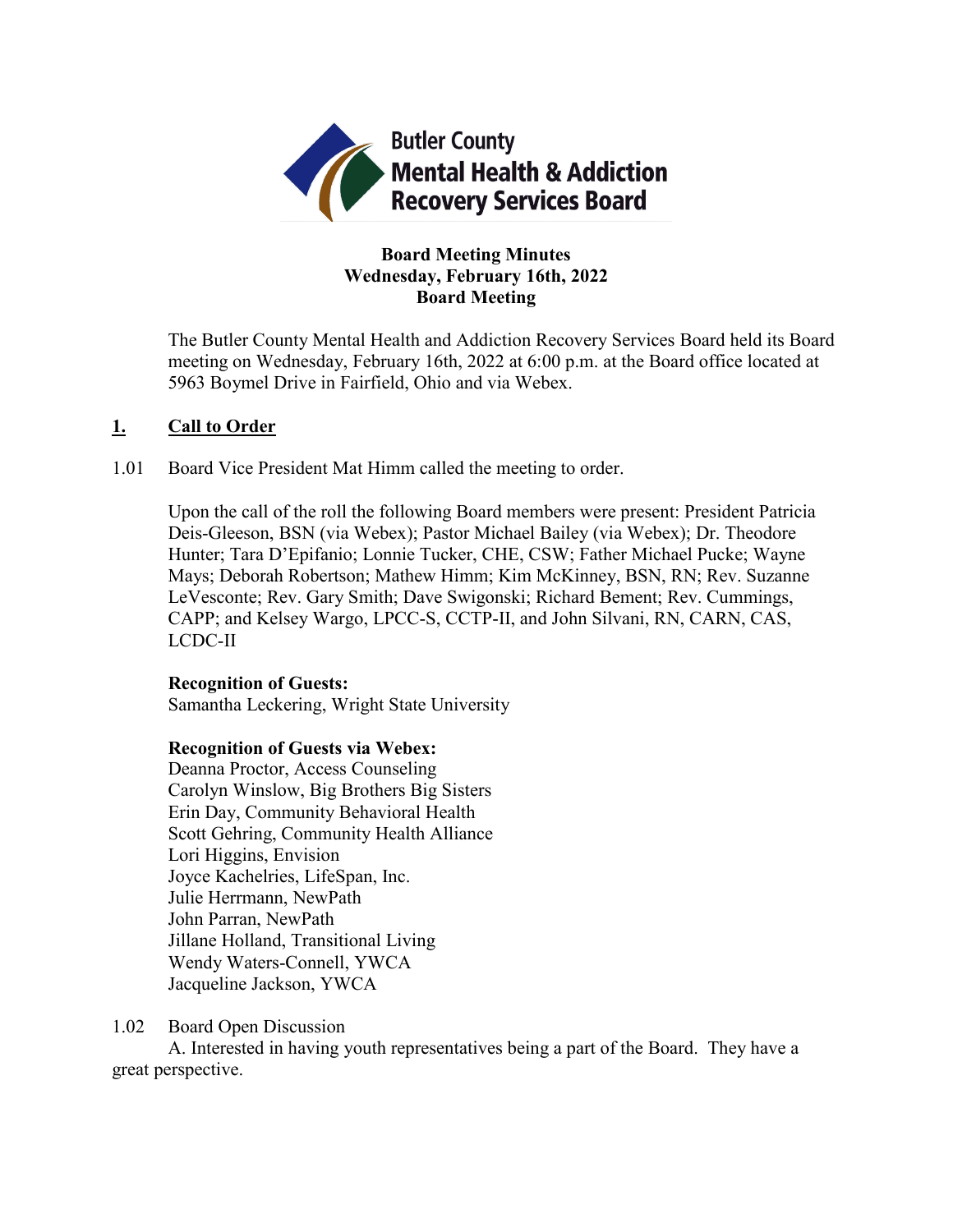B. Patients are still having transportation issues, specifically with medical transport. Patients complained of people being in the transport that were not patients. Medicaid transport dropping a patient off and not returning. It is a real concern.

C. Would like to look into housing for the homeless and those with substance abuse issues.

D. Where is the Board at addressing the future levy? Scott Rasmus will be talking about the forecast and will make sure this question is answered.

E. Concerning the Board member survey, what is the Board looking for and how are they using that information? The questions were modified a year ago. The executive committee looks at the questions and responses. Is there something that should be asked that is not being asked? Should questions be deleted or added? The comments provided by Board member in the selfassessment are vague and unclear.

F. A local church is offering scholarships for people who would like to receive mental health services. Who would that be directed to?

G. Would like to propose, if there is a new person on the Board, to create a statement of focus, not a mission statement. There are 120 minutes and a part of those are wasted when they could be handled outside of a board meeting. The Board needs to focus on recovery and the individuals who need attention. Talking about day to day stuff is necessary but the focus needs to be stated.

## **2. Board Communication & Announcements**

#### 2.01 **Executive Directors Report**

A. COVID Update

Dr. Rasmus gave a COVID update, including Butler County General Health District's reported cases.

B. Butler County Stepping Up Update

There was a SIM (Sequential Intercept Mapping) in December. It has been completed. There will be a final draft within the next few weeks. The four areas of focus are housing, jail programming, crisis cross training and jail reentry coordination. The committee is looking at their goals. The framework for data collection is being discussed. The Stepping Up Committee continues to meet monthly.

C. Board FY23 New Funding Update Four providers petitioned for new money in December for FY22. If the provider wants to allocate new money for FY23. Dr. Rasmus indicate he has received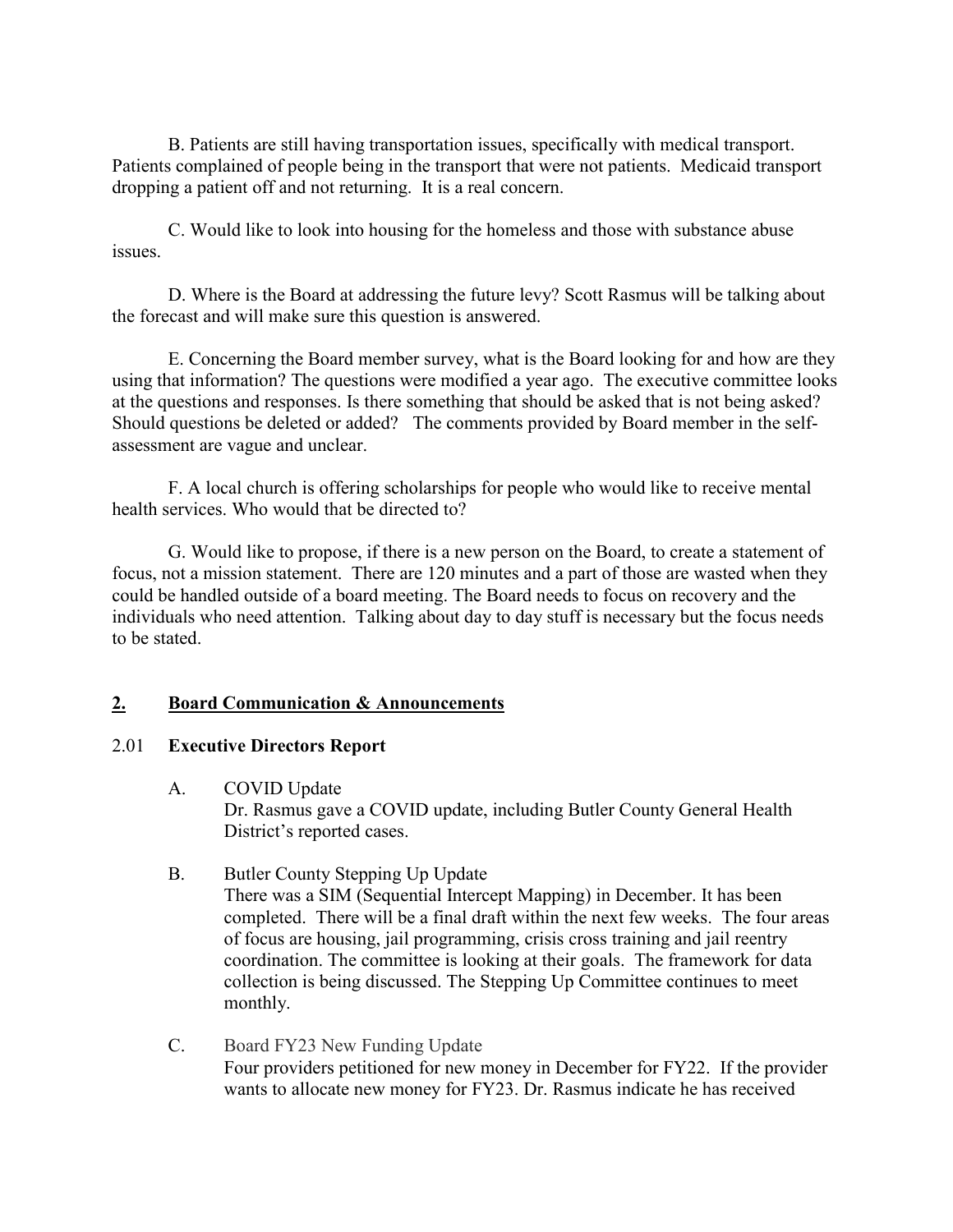about \$1.3 million in new funding requests for FY23 across 5-6 providers. In contrast in FY22 the request was for \$450,000.

D. Board Retreat Reschedule

Next training will be May  $5<sup>th</sup>$  from 4:00 to 7:00 p.m. There will be a mission and vision statement piece and training for those who were unable to attend the January ethics training seminar. Mat Himm suggested to have Marion Rhodus do a training on Board finance since he is leaving the Board at the end of FY22.

- E. North Fair Avenue Tour Mat Himm, Angie Creech, Dr. Rasmus, Pat Deis-Gleeson (via Facetime), Scott Gehring and Kelly Hibner-Kalb toured North Fair Avenue. Dr. Rasmus shared a photo of the kitchen floor and indicated he would discuss N. Fair Ave. further in the New Business part of this meeting.
	- F. Performance Metrics and Date Committee Meeting Dr. Rasmus shared the Ohio BH Crisis Task Force Findings from the initial Board Crisis Continuum Board Survey. All of the results came from a survey the BCMHARSB filled out in November with other Board in the state. Overall observations were as follows: Boards had significant variation in the types of data they were able to gather; extremely thorough responses overall; clearly had communication with providers and community partners; and there were examples of excellence in almost every domain.
	- G. Crisis Stabilization Unit The Crisis Stabilization Unit (CSU) Advisory Committee has reviewed the Oregon and Arizona model. Board staff has toured the Butler County care facility. Dr. Rasmus has met with all three commissioners to discuss the CSU status. To have sustainability over time, levy funding will be a contributing factor. The current operating cost, at this time, is estimated to be 6 million dollars (2022 dollars). The next advisory committee meeting will be the end of February.
	- H. NAMI Annual Awards Dinner The Annual NAMI Awards dinner is Thursday, April  $21<sup>st</sup>$  at 6:00 p.m. at the Courtyard by Marriott in Hamilton, Ohio. If any Board member is interested to attend, please let Jennifer Coats know. The Board will support the Board members ticket.
	- I. Miscellaneous March 3<sup>rd</sup> at 5:00 p.m., Fairfield Schools will have a breakout session on mental health.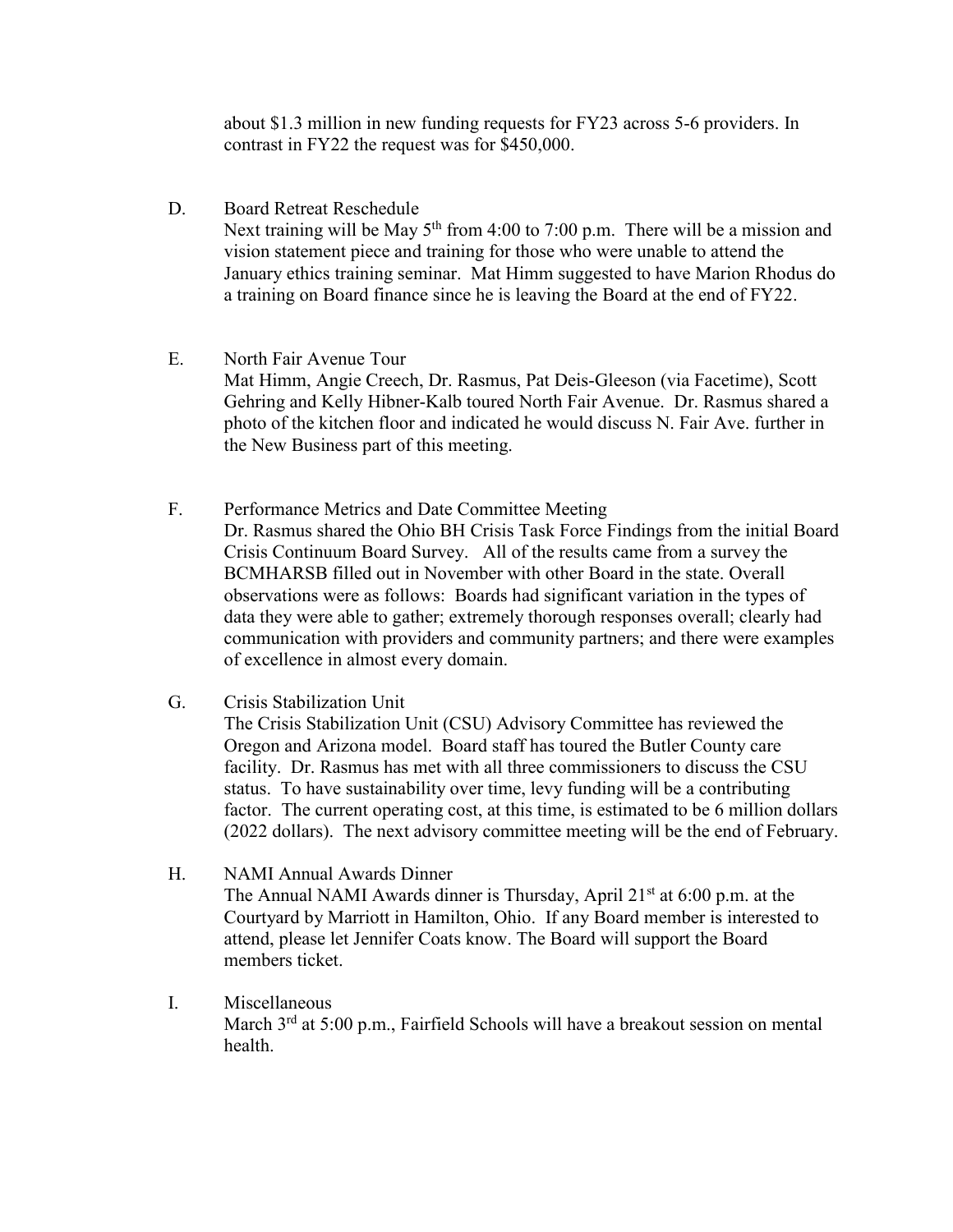C3 is hosting a Family Wellness Night on March  $10^{th}$  from 5:00 to 8:00 p.m. at Lakota East Freshman School. Keynote speaker is Amy Stenger-Sullivan, LPCC-S.

## **3. Review of Committee Meetings**

- 3.01 **February – ARS Committee Meeting Review – Mat Himm** Mat Himm gave a brief update on the ARS Committee meeting activities this month.
- 4.02 **February – MH Committee Meeting Review – Kim McKinney** Ms. McKinney gave a brief update on the MH Committee meeting activities this month.

## **4. New Business**

#### 4.01 **Meeting Minutes**

- A. January Board Meeting Minutes
- B. January Executive Committee Meeting minutes
- D. February ARS Meeting minutes
- E. February MH Meeting Minutes

*John Silvani motioned to approve the Meeting Minutes. Dave Swigonski seconded the motion. The vote carried the motion.*

#### 4.02 **Financial Report**

The December Financial Report (50% through the fiscal year) shows that the Board has budgeted \$17,956,632 and has collected \$7,783,106 which is 43.34% of its revenue so far. Year To Date Administration costs are \$778,064 with a budget of \$1,753,108 that is 44%. The Board has currently paid out 40% of its budget. The current cash balance as of 12/31/21 is \$20,322,771.

*Rev, Smith motioned to approve the Financial Report. John Silvani seconded the motion. The vote carried the motion.*

#### 4.03 **Board Forecast**

Mr. Rhodus shared the updated Multi-Year forecast for FY2022-2030 for the Board member information. Dr. Rasmus emphasized the months of reserve and that the Board is on target for a levy campaign in November, 2023. This forecast projection does not include a CSU. The CSU could add at least another 0.9 Mils to cover the cost of the CSU alone.

Dr. Rasmus met with Dean Langevin, who is typically the Board's levy consultant. He has a number of health issues. Dean will remain a consultant to the Board but Dr.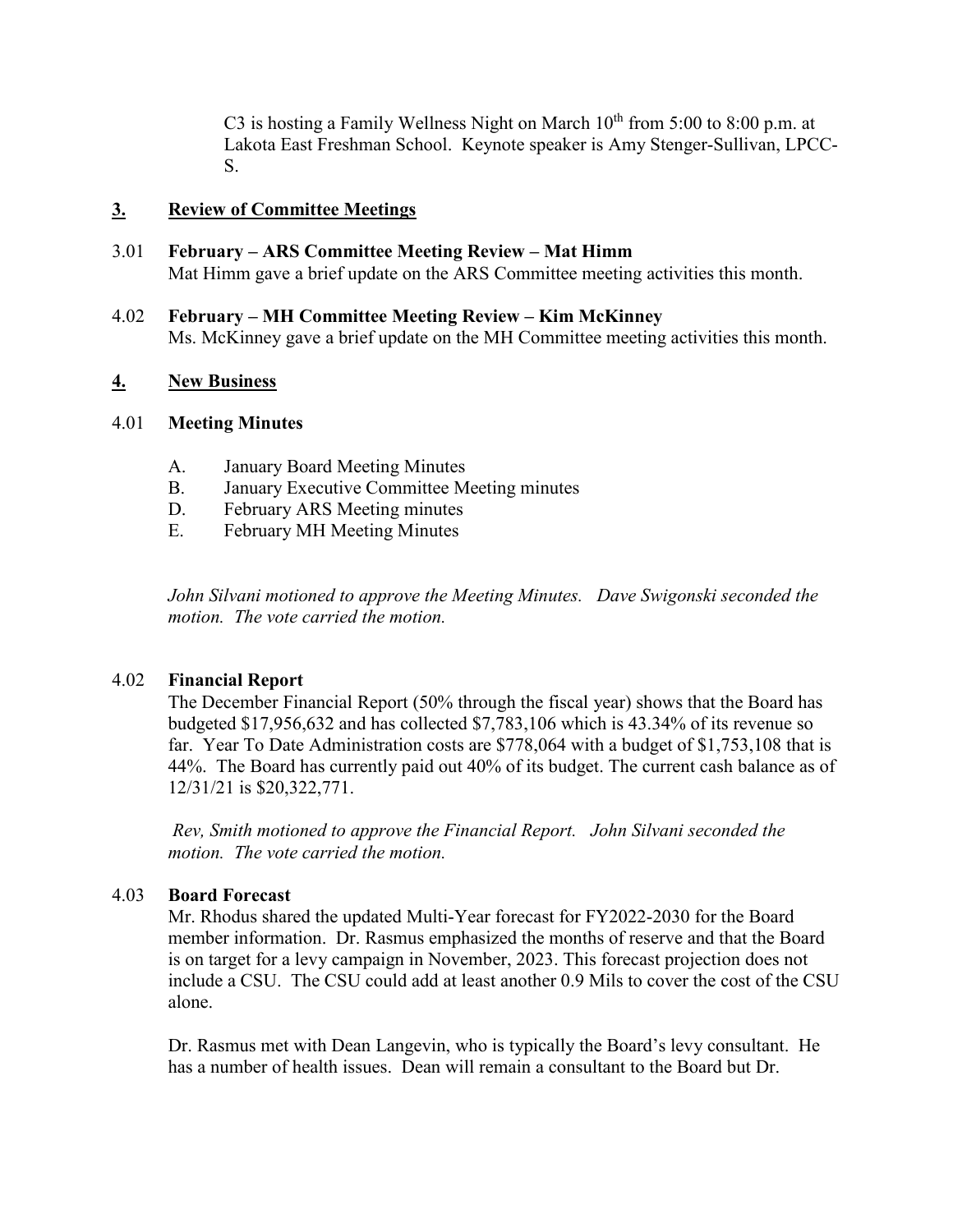Rasmus and Dean are actively looking for a new levy consultant to run our upcoming campaign.

## 4.04 **Budget Revisions and Program Narratives**

**Access Counseling Services, LLC**- Provider facilitated budget revision in the amount of \$25,000 to reduce from outpatient SUD and reallocate to cover housing expenses paid by the SOR grant before SOR notification of ineligible charges in the amount of \$25,000. Reclassify \$25,000 SOR funded housing to SOR services. No change in contract amount of \$1,620, 098 with program narrative.

**Community Behavioral Health** - Provider facilitated budget revision in the amount of \$170,000 to increase the contract in support of group home fees. The new amount, including management fee, is \$1,524, 594. Changes to SOR housing amount reclassified to claims. The total of the modified contract will not exceed \$4,022, 674 with program narrative.

**Sojourner Recovery Services** – Provider facilitated budget revision in the amount of \$116,273 in support of room and board costs. The new amount is \$1,068,997. In addition, a room and board rate increase by \$2.50 to \$72.50 per diem will go into effective February 17, 2022. This effective date applied to the new overall amount and room and board rate. The total modified contract will not exceed \$2,014,606, with program narrative.

*Father Pucke motioned to approve the Budget Revisions and Program Narratives. Rev. Cummings seconded the motion. The vote carried the motion.*

#### 5.05 **120 Day Meeting Memo**

The 120 Day Memo is created annually by Hickman & Lowder Co., LPA and lists major changes in the FY23 contract. The revisions were discussed by Dr. Rasmus. The 120 Day Memo Meeting with providers is scheduled for Friday, February  $18<sup>th</sup>$  at 1:30 p.m.

*John Silvani motioned to approve the 120 Day Meeting Memo. Lonnie Tucker seconded the motion. The vote carried the motion.*

#### 5.06 **Prosecutor's Letter**

The Board received a letter from the Prosecutor's office detailing Cassandra Kiesey's salary and benefits in the amount of \$105,085, which is directly deducted from the Board's Tax Levy funds. The Butler County Prosecutor's office will pay for membership fees. Ms Kiesey's training funding will be decided on a case by case basis.

#### 5.07 **Ohio University Subaward**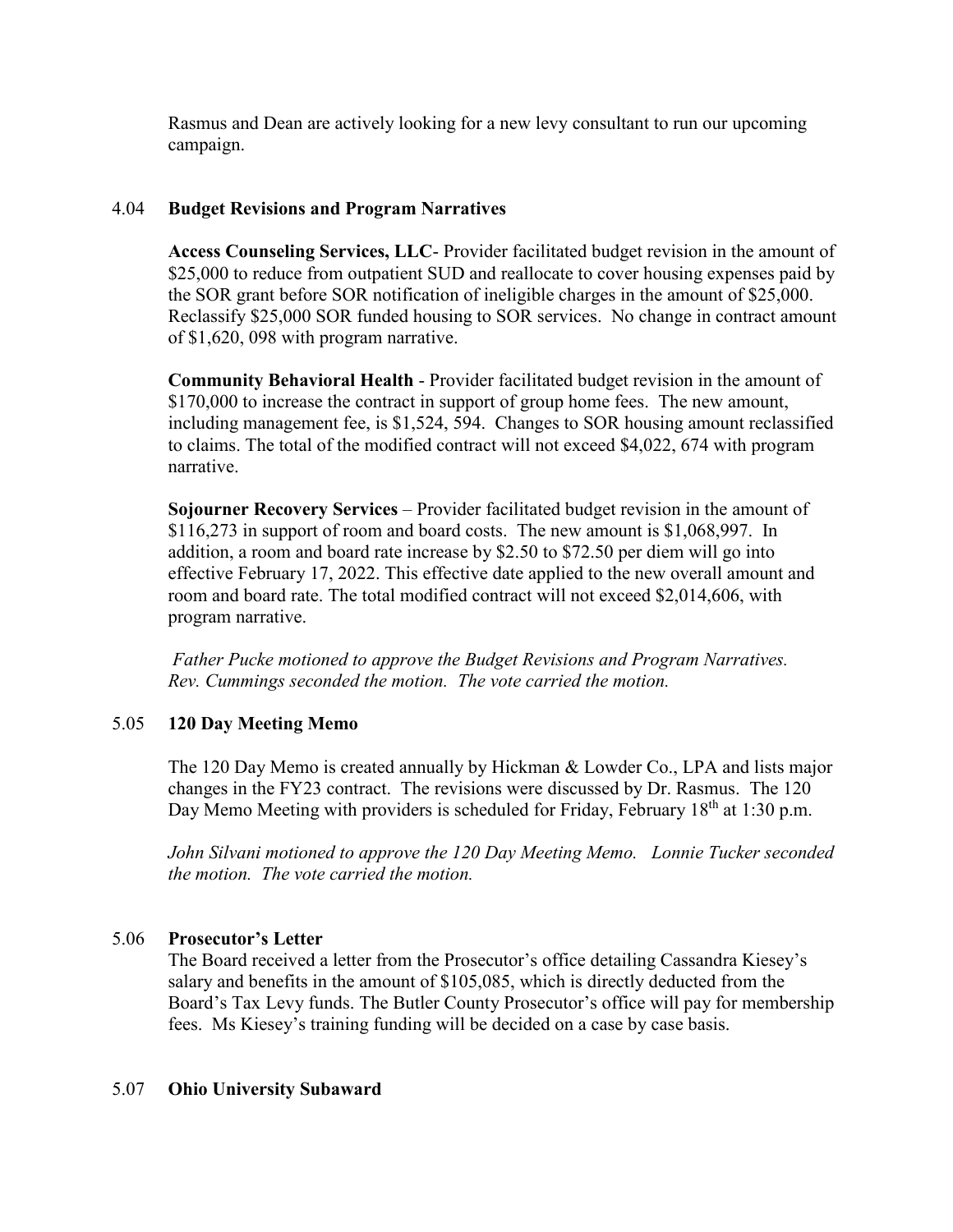The State reached out to the Board staff in the fall (2021) regarding a Community Collective Impact Model 4 Change project. Butler is one of six counties participating. It is focused on prevention, looking at disparities and social discrimination of health in the community. The State has contracted through Ohio University to oversee this project. As a part of the participation, there will be funding to help support the Board and provider's time. Tiffany Lombardo is the co-project director. The Agreement period is from Sept 30th, 2021 to June 30, 2022 in the amount of \$20,000.

*John Silvani motioned to approve the Ohio University Subaward. Dave Swigonski seconded the motion. The vote carried the motion*

## 5.08 **Tuition Reimbursement Policy**

The tuition reimbursement policy and application was updated.

*Rev. Cummings motioned to approve the Tuition Reimbursement Policy with correction of verbiage. Mother Suzanne seconded the motion. The vote carried the motion.*

#### 5.09 **North Fair Avenue Update**

While touring the North Fair Avenue property, Scott Gehring (President Community Health Alliance (CHA)) handed Dr. Rasmus and Mat Himm a letter, along with copies to go to the other board members. It was a petition to expedite any needed repairs, continue to keep the CHA updated on the status of any repairs, and to sell the property to CHA.

Scott Gehring also provided some clarification on the letter as well as offered the position of his Governing Board members on the N. Fair Ave. facility.

Dr. Rasmus presented on the status of the boiler, sewer pipe, and great trap line. He requested an additional \$75,000 in spending authority to address the roof and upgrading the floor.

*Richard Bement motioned to approve the spending authority in the amount of \$75,000 to address the flooring and roof. Mother Suzanne seconded the motion. The vote carried the motion.*

#### 5.12 **State Hospital Report**

Mr. Fourman reviewed the January State Hospital Report. There have been 2 civil beds and 16 forensic beds budgeted. For the month of January, there were 15 forensic beds and 2 civil beds used.

#### 5.13 **Board Self-Evaluation Review**